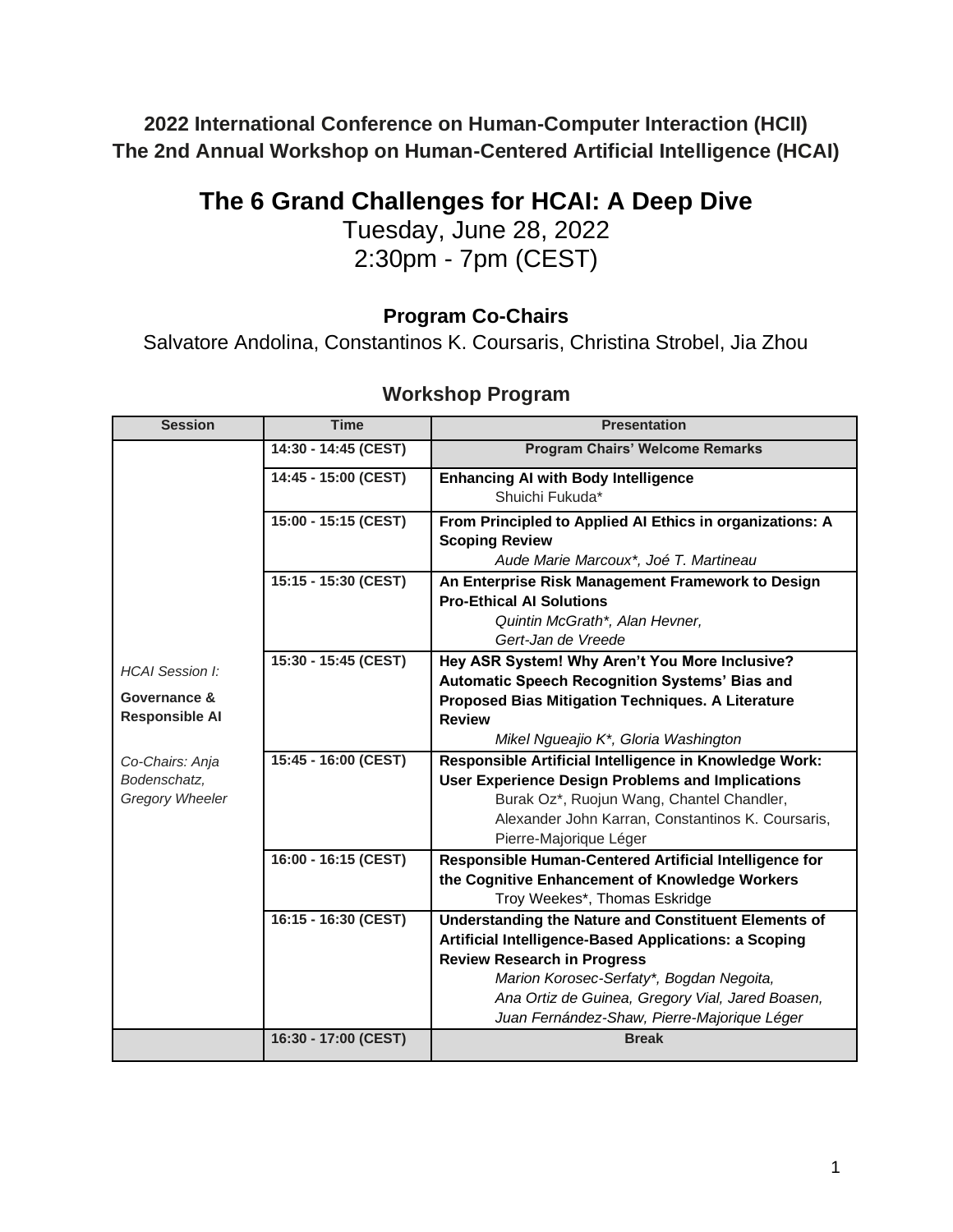**2022 International Conference on Human-Computer Interaction (HCII) The 2nd Annual Workshop on Human-Centered Artificial Intelligence (HCAI)**

# **The 6 Grand Challenges for HCAI: A Deep Dive**

Tuesday, June 28, 2022 2:30pm - 7pm (CEST)

# **Program Co-Chairs**

Salvatore Andolina, Constantinos K. Coursaris, Christina Strobel, Jia Zhou

# **Workshop Program**

|                          | 17:00 - 17:15 (CEST) | <b>Program Chairs' Remarks</b>                                    |
|--------------------------|----------------------|-------------------------------------------------------------------|
|                          | 17:15 - 17:30 (CEST) | Human-Centred AI in the Age of Industry 5.0: A                    |
|                          |                      | <b>Systematic Review Protocol</b>                                 |
|                          |                      | Mario Passalacqua*, Robert Pellerin,                              |
|                          |                      | Philippe Doyon-Poulin, Laurène Del-Aguila,                        |
|                          |                      | Jared Boasen, Pierre-Majorique Léger                              |
|                          | 17:30 - 17:45 (CEST) | Designing Explainable Artificial Intelligence (XAI) User          |
|                          |                      | <b>Interfaces for Solving a Rubik's Cube</b>                      |
|                          |                      | Cassidy Bradley*, Dezhi Wu                                        |
|                          | 17:45 - 18:00 (CEST) | Understanding the patients' adoption and usage of Al              |
|                          |                      | solution in mental health: A scoping review                       |
|                          |                      | Nguyen Nguyen*, Élise Labonté-Lemoyne,                            |
| <b>HCAI Session II:</b>  |                      | Yany Gregoire, Marie Louise Radanielina-Hita,                     |
| <b>Human-Centered AI</b> |                      | Sylvain Sénécal                                                   |
| Design & Human           | 18:00 - 18:15 (CEST) | <b>Using Artificial Intelligence Methods to Identify Barriers</b> |
| <b>Well-Being</b>        |                      | and Facilitators for Perinatal Alcohol Health Services on         |
|                          |                      | <b>Twitter</b>                                                    |
|                          |                      | Dezhi Wu, Yang Ren*, Peiyin Hung, Phyllis Raynor,                 |
| Co-Chairs:               |                      | Shan Qiao, Xiaoming Li, Kacey Y. Eichelberger, Jiajia             |
| Joe Kider,               |                      | Zhang, Constance Guille                                           |
| Sean Koon                | 18:15 - 18:30 (CEST) | Attention And Human Al Collaboration, The Context of              |
|                          |                      | <b>Automated Vehicles</b>                                         |
|                          |                      | Zoubeir Tkiouat*, Élise Labonté-Lemoyne,                          |
|                          |                      | Ryad Titah, Nicolas Saunier, Pierre-Majorique Léger,              |
|                          |                      | Sylvain Sénécal                                                   |
|                          | 18:30 - 18:45 (CEST) | What Are The Factors That Drive Al Acceptance: A Meta-            |
|                          |                      | <b>Analysis Approach</b>                                          |
|                          |                      | Aslı Gül Kurt*, Alexander John Karran, Ruxandra                   |
|                          |                      | Monica Luca, Sylvain Sénécal                                      |
|                          | 18:30 - 18:45 (CEST) | <b>Exploring the Role of Trust during Human-Al</b>                |
|                          |                      | <b>Collaboration in Managerial Decision-Making Processes</b>      |
|                          |                      | Serdar Tuncer, Alejandro Ramirez                                  |
|                          | 18:45 - 19:00 (CEST) | <b>Program Chairs' Closing Remarks</b>                            |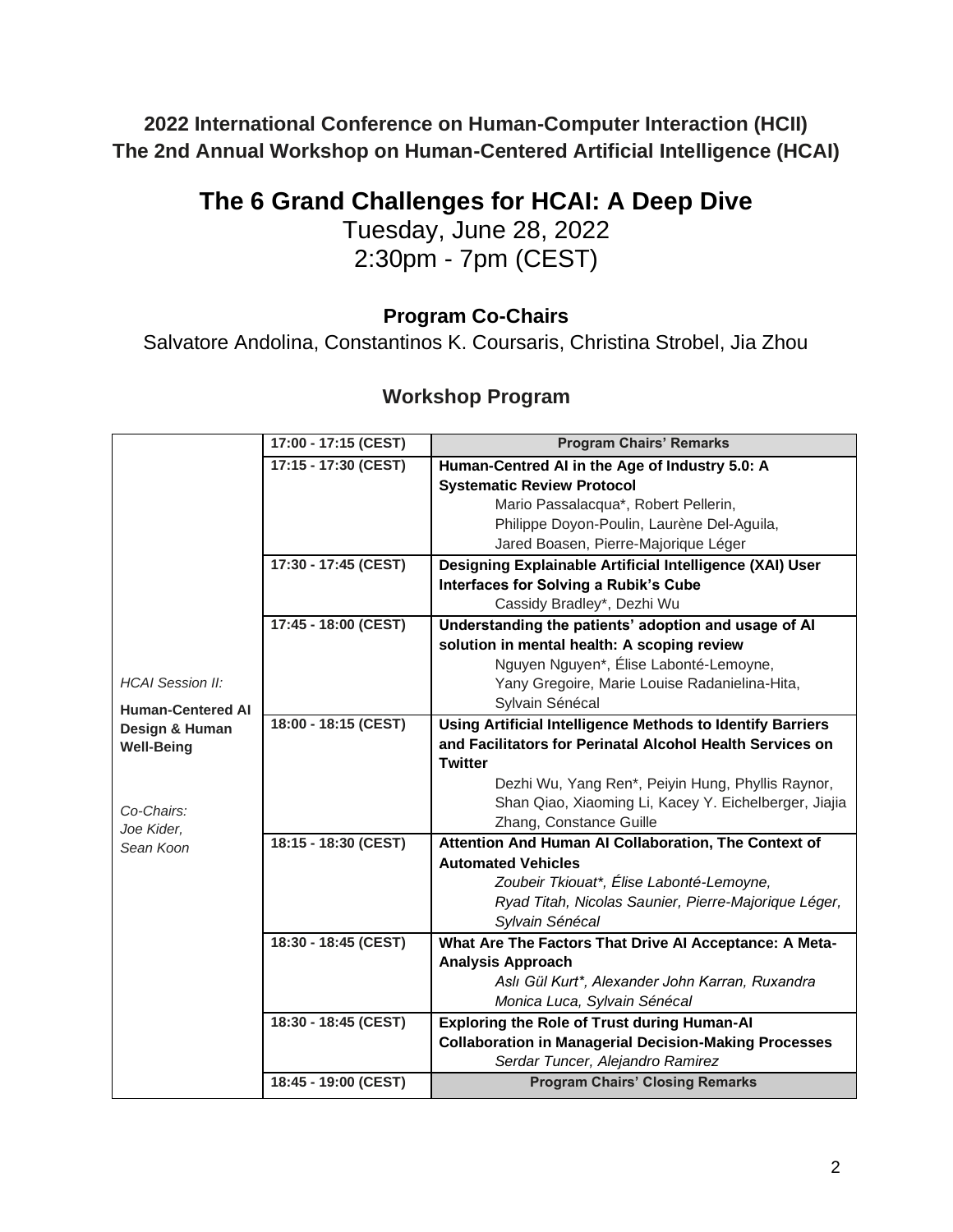# **Author Bios**

# **Alan Hevner**

Alan R. Hevner is a Distinguished University Professor and Eminent Scholar in the School of Information Systems and Management in the Muma College of Business at the University of South Florida. He holds the Citigroup/Hidden River Chair of Distributed Technology. Hevner's areas of research interest include design science research, digital innovation, information systems development, software engineering, distributed database systems, and healthcare systems. He has published over 300 research papers on these topics with nearly 30,000 citations to his papers. Hevner received a PhD in computer science from Purdue University. He has held faculty positions at the University of Maryland and the University of Minnesota. Hevner is a Fellow of the American Association for the Advancement of Science, a Fellow of the Association for Information Systems, and a Fellow of IEEE. He is a member of ACM and INFORMS. Additional honors include selection as a Parnas Fellow at Lero, the Irish software research center, a Schoeller Senior Fellow at Friedrich Alexander University in Germany, and the 2018 Distinguished Alumnus award from the Purdue University Computer Science Department. From 2006 to 2009, he served as a program manager at the U.S. National Science Foundation in the Computer and Information Science and Engineering Directorate.

#### **Alejandro Ramirez**

Alejandro Ramirez joined the Information Systems Area at the Sprott School of Business in 1998. He obtained his Ph.D. from the Molson School of Business – Concordia University. He works on the adoption of emerging information technologies, especially decision support information systems in organizations. Adoption is a complex issue that includes behavioral and social issues, not only technical. He is currently working with colleagues at Carleton University in a New Frontiers in Research project funded by the Government of Canada "Imagining Canada's Digital Twin." Also, with colleagues from the University of Ottawa and the University of Quebec in the Outaouais in several projects in analytics in Canada's Capital Region. He is a founding member of the Government Analytics Research Institute (GARI) and member of the editorial board of Analytics in Government Quarterly. He is a member of Carleton University's cross disciplinary Institute for Data Science and the Human Computer Interaction group.

#### **Alexander John Karran**

Alexander John Karran is an AI research associate at Tech3lab HEC Montréal. He holds a Ph.D. in Psychology from Liverpool John Moores University United Kingdom. His research orbits around physiologically adaptive systems using algorithmic and machine learning approaches applied in the automotive, aerospace and A.I. decision support domains.

#### **Ana Ortiz de Guinea**

Ana Ortiz-de-Guinea is an Associate Professor in the Department of Information Technologies at HEC Montréal, where she holds the Professorship in Strategy and Management of Information Systems, and she is also a Distinguished Research Professor at the University of Exeter Business School. Her research interests include the application of machine learning to research as well as the adoption, use, and impacts of digital technology for individuals, groups,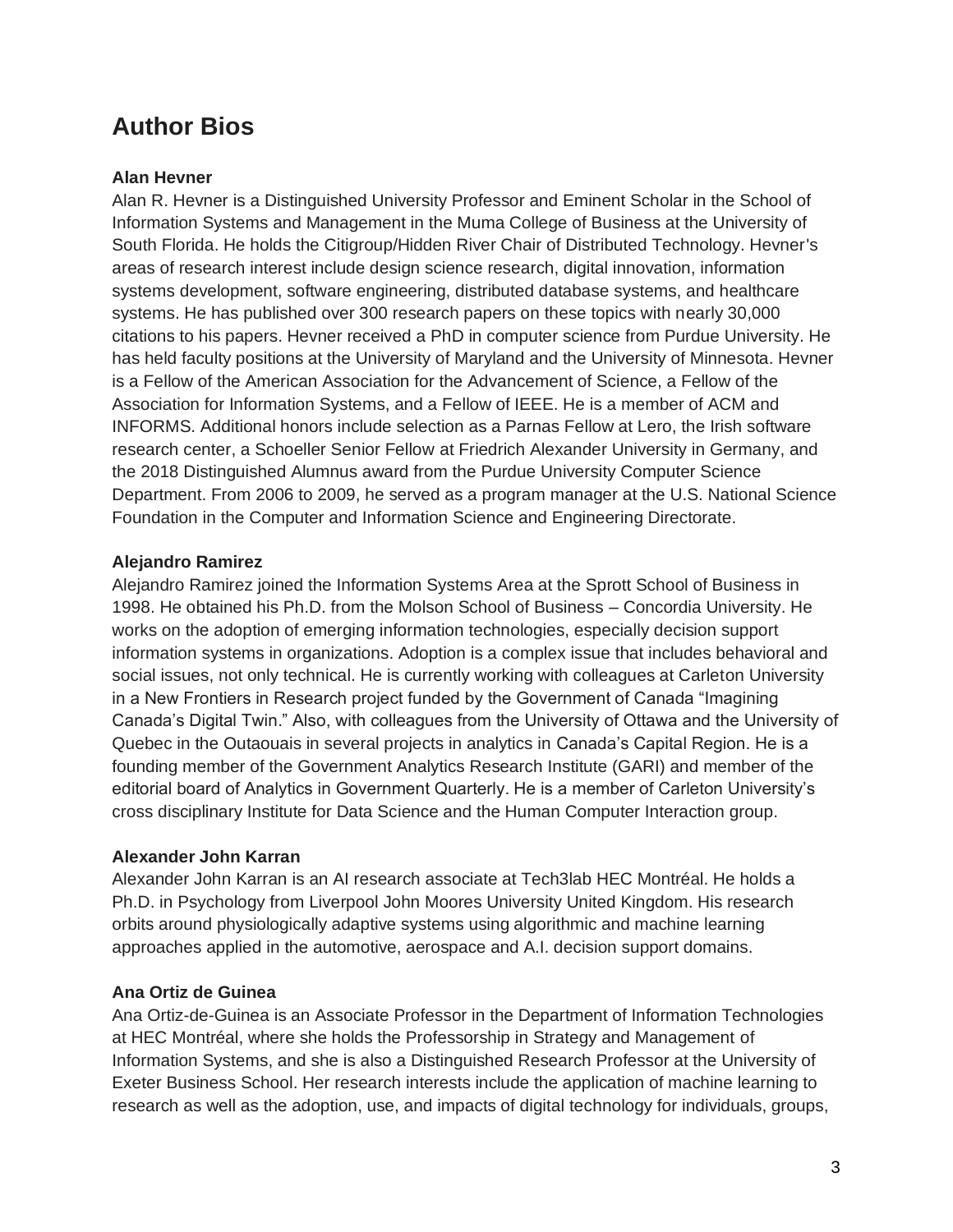and organizations. Her research has been published in top-tier journals such as MIS Quarterly, Journal of Management Information Systems, Journal of the Association for Information Systems, European Journal of Information Systems, and IEEE Transactions on Software Engineering. Prior to joining academia, Professor Ortiz de Guinea worked a number of years as a consultant in Information Systems in firms such as PwC (PriceWaterhouseCoopers). There she was involved in numerous Information Systems projects dealing with the launching of new telecommunications companies.

#### **Aude Marie Marcoux**

Aude Marie Marcoux is a Lecturer and Ph.D. Candidate at the School of Management Sciences of the Université du Québec à Montréal (UQAM). She specializes in managing and institutionalizing the ethical dimension of artificial intelligence (AI Ethics) in organizations. She is part of the Joint Ph.D. Program in Business Administration (ESG UQAM, HEC MONTRÉAL, MCGILL, CONCORDIA). She is also a Scholarship Holder and a Research Professional for the International Observatory on the Societal Impacts of AI and Digital Technologies (OBVIA) and for the "Human-centered AI: From Responsible Algorithm Development to Human Adoption of AI project" funded by IVADO Strategic Research Funding Program.

# **Aslı Gül Kurt**

Asli Gul Kurt is a doctoral student at Department of Marketing in HEC Montreal, Canada. She holds an M.Sc. degree in Neuroscience and a B.A. in Psychology in Bilkent University, Turkey. Her research interests are AI-based technology applications in service, consumer neuroscience and online consumer behavior. She has also worked as a user experience researcher while doing her Master's.

# **Bogdan Negoita**

Bogdan Negoita is Associate Professor of Information Technology at HEC Montréal. He holds a PhD in Management (Information Systems) and MBA from the Desautels Faculty of Management at McGill University, and an Honours BSc. in Computing and Computer Electronics from Wilfrid Laurier University. His research interests include information systems use, the championing of IT implementations, and the management of opensource software development projects. He has published in Information Systems Research, Journal of Information Technology, and MIS Quarterly.

# **Burak Öz**

Burak Öz is a PhD candidate in the Department of Information Technologies at HEC Montréal. He holds a master's degree in Industrial Engineering from the Middle East Technical University, Turkey. His research interests include IT and AI in supply chain management, effective use of IT, feature-level IT use and acceptance, and technology-mediated experiential learning.

# **Chantel Chandler**

Chantel Chandler is a first-year MSc student in User Experience (UX) at HEC Montréal in Canada. She obtained her bachelor's degree in Psychology and Sociology and her master's degree in Experimental Psychology at Iona College in New Rochelle, New York. Her current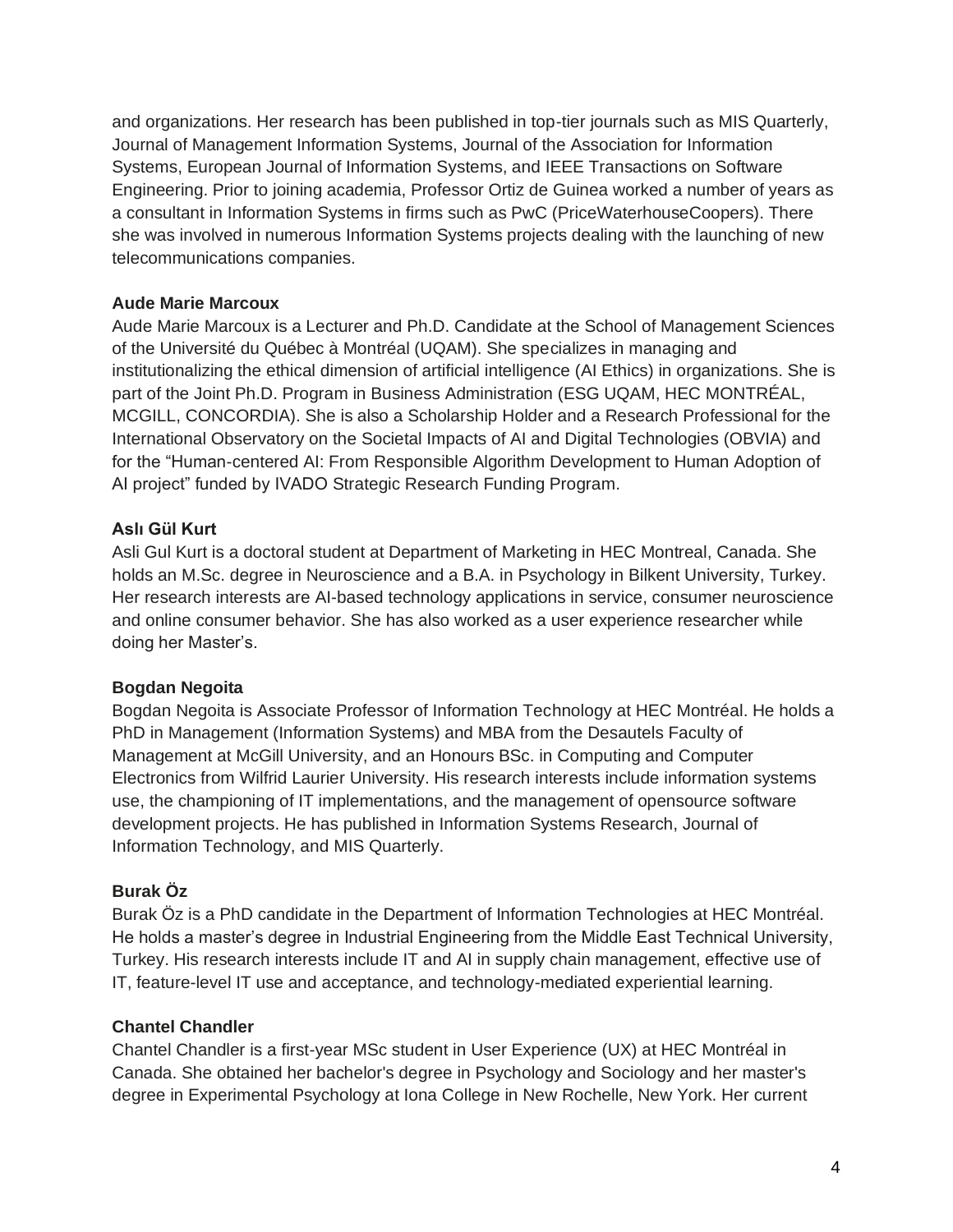research is focused on designing museum visit experiences which incorporate Augmented Reality (AR) technology and elements of gamification. Her other research interests include social Virtual Reality (VR), digital mental health interventions, and human-centered Artificial Intelligence (AI).

#### **Cassidy Bradley**

While getting her Master's in Computer Science this past year at the University of South Carolina, Cassidy Bradley began research with a focus on Human-Computer Interaction and Explainable Artificial Intelligence. Cassidy Bradley discovered her passion for developing technology that the user trusts, enjoys, and learns from during an internship in the Summer of 2020. Through her research, she has strived to understand more about designing the language and interfaces used to facilitate effective communication between humans and technology.

#### **Constance Guille**

Constance Guille is the founder and director of the Women's Reproductive Behavioral Health Division at the Medical University of South Carolina. This division provides integrated mental health and substance use disorder treatment to pregnant and postpartum women in obstetric and pediatric settings, affords clinical and clinical research training in Reproductive Psychiatry and conducts clinical research that aims to improve the identification and treatment of peripartum mental health and substance use disorders. I receive research support through the National Institute of Health and foundations to develop treatments to improve women's health. Additionally I am a Co-Investigator on the Intern Health Study – a large prospective study examining stress and depression among medical trainees. I have published widely on topics including women's health, stress, and depression.

# **Constantinos K. Coursaris**

Constantinos K. Coursaris is Associate Professor of Information Technology, Academic Director of M.Sc. User Experience, Co-Director of Tech3Lab, and Principal Collaborator for the NSERC-Prompt Industrial Research Chair in User Experience at HEC Montréal. Constantinos was elected Chair of AIS SIGHCI in 2019 and was appointed AIS AVP Research Resources in 2020.

Constantinos is a seasoned user experience researcher, who studies user motivations, expectations, and experiences with new media and the consequent design implications for information systems in business and healthcare. His interdisciplinary research has been published widely in top peer-reviewed journals, such Information & Management, New Media & Society, Computers in Human Behavior, Transactions on Human-Computer Interaction, and Online Information Review among others. His research has been financially supported by more than \$4 million from the Natural Sciences and Engineering Research Council of Canada (NSERC), Patient Centered Outcomes Research Initiative (PCORI), McKesson Foundation, U.S. Department of Agriculture, and Leo Burnett Detroit, among others. Constantinos consults on user experience and social media for governance, marketing, and healthcare around the world. Connect with him on LinkedIn: [http://linkedin.com/in/coursaris.](http://linkedin.com/in/coursaris)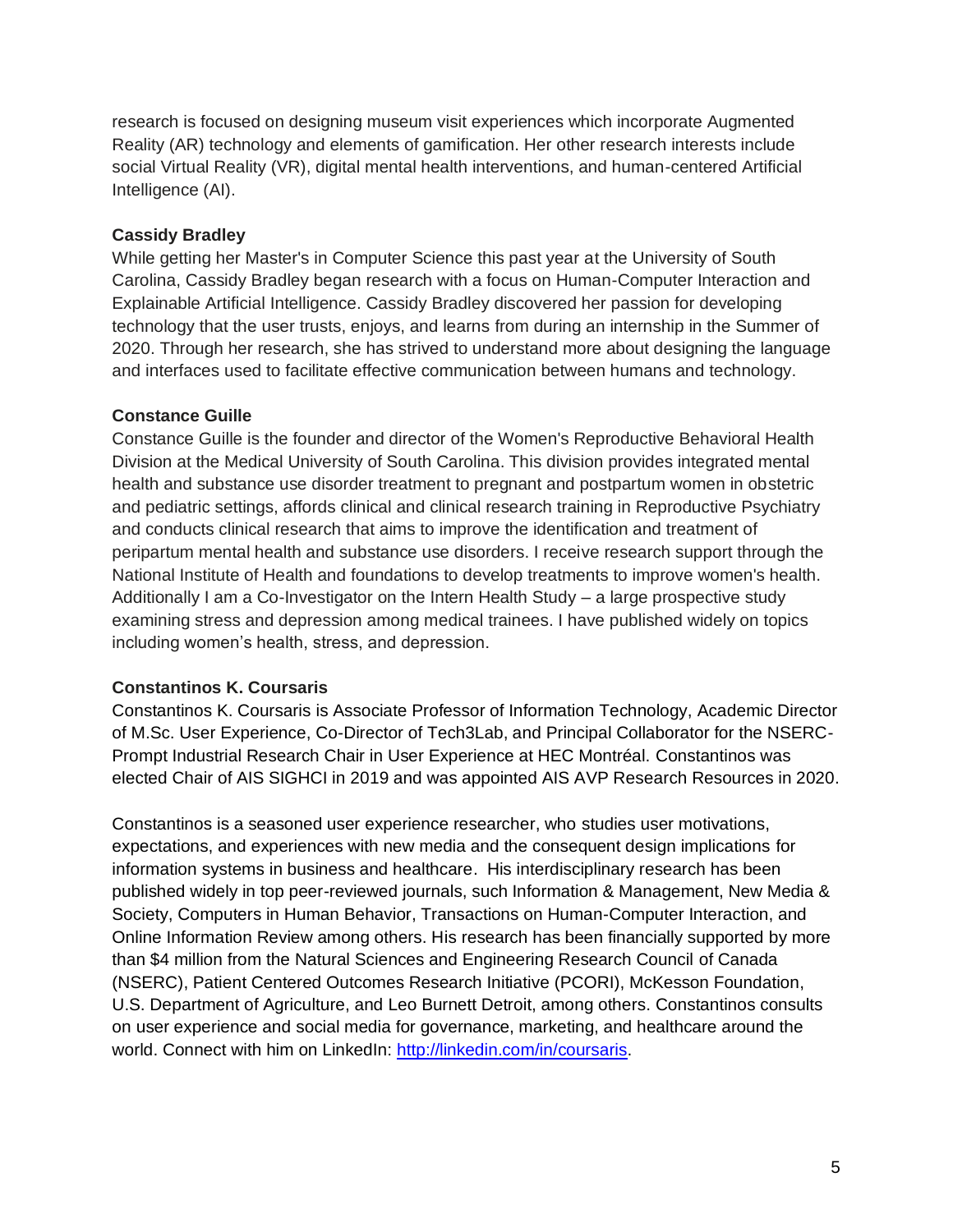#### **Dezhi Wu**

Dezhi Wu is an Associate Professor in the Department of Integrated Information Technology at the [University of South Carolina,](https://www.sc.edu/) Columbia, SC, USA. She earned her Ph. D. degree in Information Systems with a concentration on Human-Computer Interaction (HCI) from the New Jersey Institute of Technology, USA. She also obtained her "Human Factors'' Certificate from the University of Michigan. She is a certified [Project Management Professional \(PMP\).](https://www.pmi.org/certifications/types/project-management-pmp) She is the former President for [the Association of Information Systems](https://aisnet.org/page/AboutAIS) (AIS) Special Interest Group on HCI [\(SIGHCI\)](http://sighci.org/) and is now serving as the SIGHCI's Advisory Board Member. She is the recipient of the globally prestigious technology award - "AIS Technology Challenge Award'' and "SIGHCI Outstanding Service Award" issued by [the AIS](https://aisnet.org/page/AboutAIS) in 2011. In the past, she has won multiple university-level of faculty awards including "Outstanding Scholar of the Year" (2014), "Distinguished Scholarly/Creative Activity Award'' (2017), "Distinguished Educator Award" (2018), "Campus Influencer Award" (2016), and "Quality Service Award" (2013) along with numerous college and departmental levels of outstanding faculty awards. Dezhi Wu is a passionate interdisciplinary scholar in the information technology field, especially as it pertains to the intersection of human-computer/AI interaction, health informatics, health IT, cybersecurity, biometrics, and other emerging technologies. Her academic work explores how users interact with computer systems, AI-driven technologies, robotics, and IoT smart devices to accomplish their goals. Her passion also extends to creating innovative intelligent user interfaces (UIs), user experiences (UX), and systems. She designs and evaluates novel transformative experiences for user engagement and behavior changes that fill the gaps between different types of users (i.e., patients, health providers, STEM learners, and cybersecurity trainees) and today's evolving smart technologies and addresses socio-technical challenges in various research domains such as healthcare, cybersecurity, and education. Her recent research projects primarily focus on human-AI/robot interactions, explainable AI (XAI), conversational UI design, health informatics, social media analytics, and mobile security notification (MSN) systems. Through all this, Dr. Wu engages and inspires her students through experiential learning methods to foster their lifelong learning experiences.

# **Élise Labonté-LeMoyne**

Élise Labonté is an Associate Researcher at Tech3Lab at HEC Montréal. Her research interests include behavioral neuroscience, social cognitive science, human-centered AI and user experience. She has published in various journals such as Journal of clinical and experimental neuropsychology, Computers in Human Behavior and Information systems and neuroscience.

# **Gert-Jan de Vreede**

GJ de Vreede is the Associate Dean for research and professional programs and a professor in the School of Information Systems and Management. He has taught undergraduate, graduate, doctoral and executive courses in areas such as agile software development, systems analysis and design, teamwork/facilitation and research methods. His research focuses on AI, crowdsourcing, and collaboration engineering. His work has been cited over 10,000 times and appeared in journals such as the *Journal of Management Information Systems*, the *Journal of the Association for Information Systems*, *Management Information Systems Quarterly Executive*, *Information & Management*, *Small Group Research*, and the *Communications of the*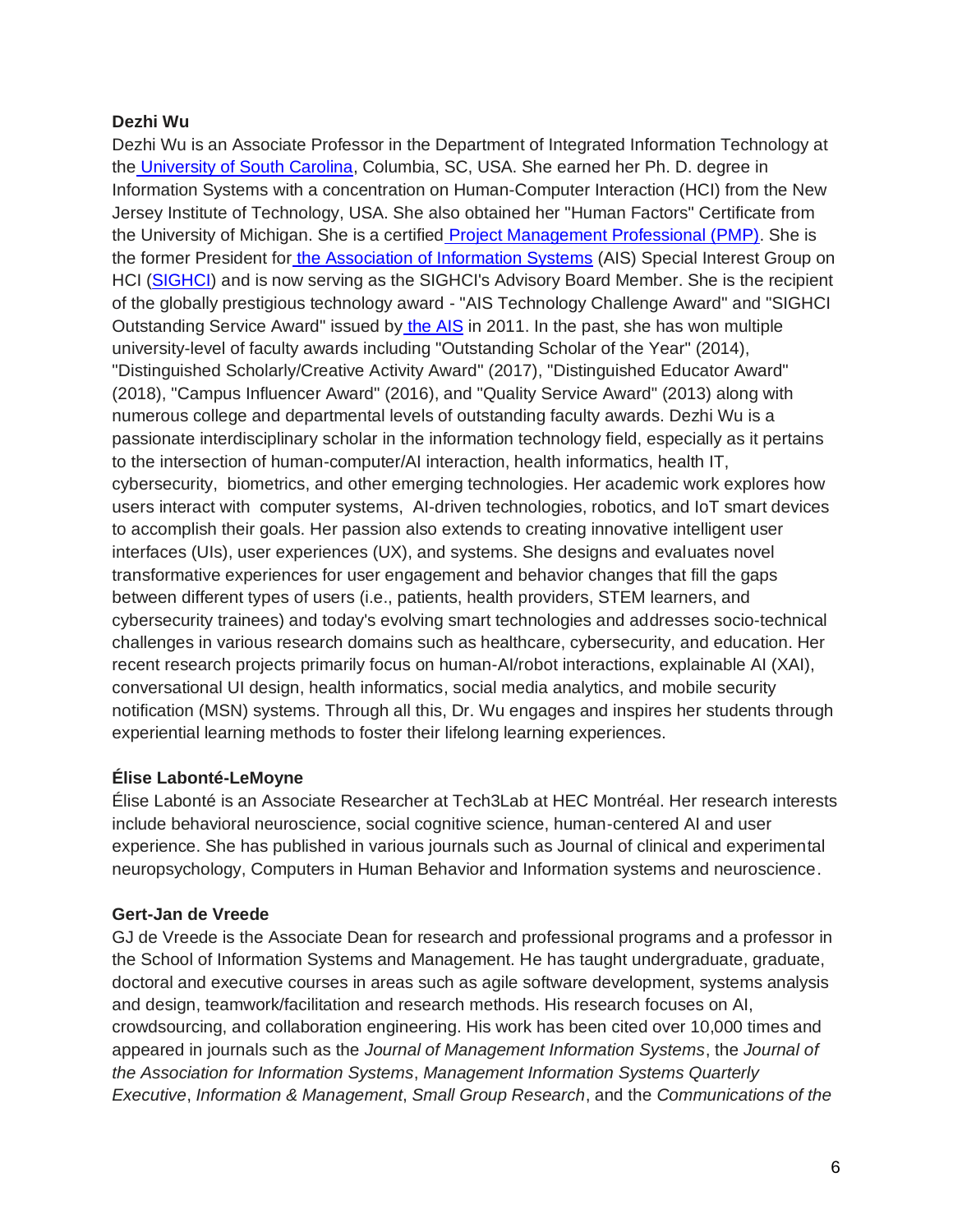*ACM*. Throughout his career, he has received more than \$6.5 million in funding as (co)-principal investigator from federal, state, industry, military and private sources. His h-factor (51) places him in the all-time top-100 in his discipline. A Stanford University study identified him as a top 2% researcher worldwide across all fields of study, based on his career-long citation impact up until the end of 2020. In 2011, he received the GDN Section Award from the INFORMS Group Decision & Negotiation Section for accomplishments and contributions both to the research area of group decision and negotiation as well as to the INFORMS GDN section. He received both a PhD and a MS in Information Systems from Delft University of Technology in the Netherlands.

# **Gloria Washington**

Gloria Washington is an Assistant Professor in Computer Science with a demonstrated history of working in the computing industry. Skilled in Computer Science, Affective Computing, Human Computer Interaction, C++ (Programming Language), and Systems Engineering. Strong education professional with a Doctor of Philosophy (Ph.D.) focused in Computer Science from The George Washington University.

# **Gregory Vial**

Gregory Vial is Associate Professor of Information Technology (IT) at HEC Montreal. His research interests are in the areas of digital transformation, systems development practices and methodologies, and data-based value creation, . His work has been published in MIT Sloan Management Review, Journal of Strategic Information Systems, European Journal of Information Systems, IEEE Software as well as in several IS conferences.

# **Jared Boasen**

Jared Boasen is a cognitive neuroscientist and Postdoctoral Fellow at the Tech3Lab at HEC Montréal. He is also a Guest Research Associate in the Faculty of Health Sciences at Hokkaido University where he is one of the founding members of the magnetoencephalographic hyperscanning research group. His research interests include sensory processing, musical, aging and social neuroscience.

# **Jiajia Zhang**

Jiajia Zhang's main research and teaching interests focus on investigating the association between the mortality/incidence of a certain disease with its potential risk factors using survival analysis. Specifically, her methodological research interests include investigating advanced survival models including survival model with longitudinal predictors, mixture cure model, illness death model, spatial survival model, frailty model, and linear transformation model. Jiajia Zhang also extends her interests in developing advanced statistical methodologies in handling the complex data from the electronic health record, such as developing the new prediction model based on longitudinal electronic health record.

# **Joé T. Martineau**

Joé T. Martineau is an Associate Professor of organizational ethics in the Department of Management at HEC Montréal. Her research, teaching and organizational intervention interests focus on ethical and governance issues affecting private, public and health sector organizations.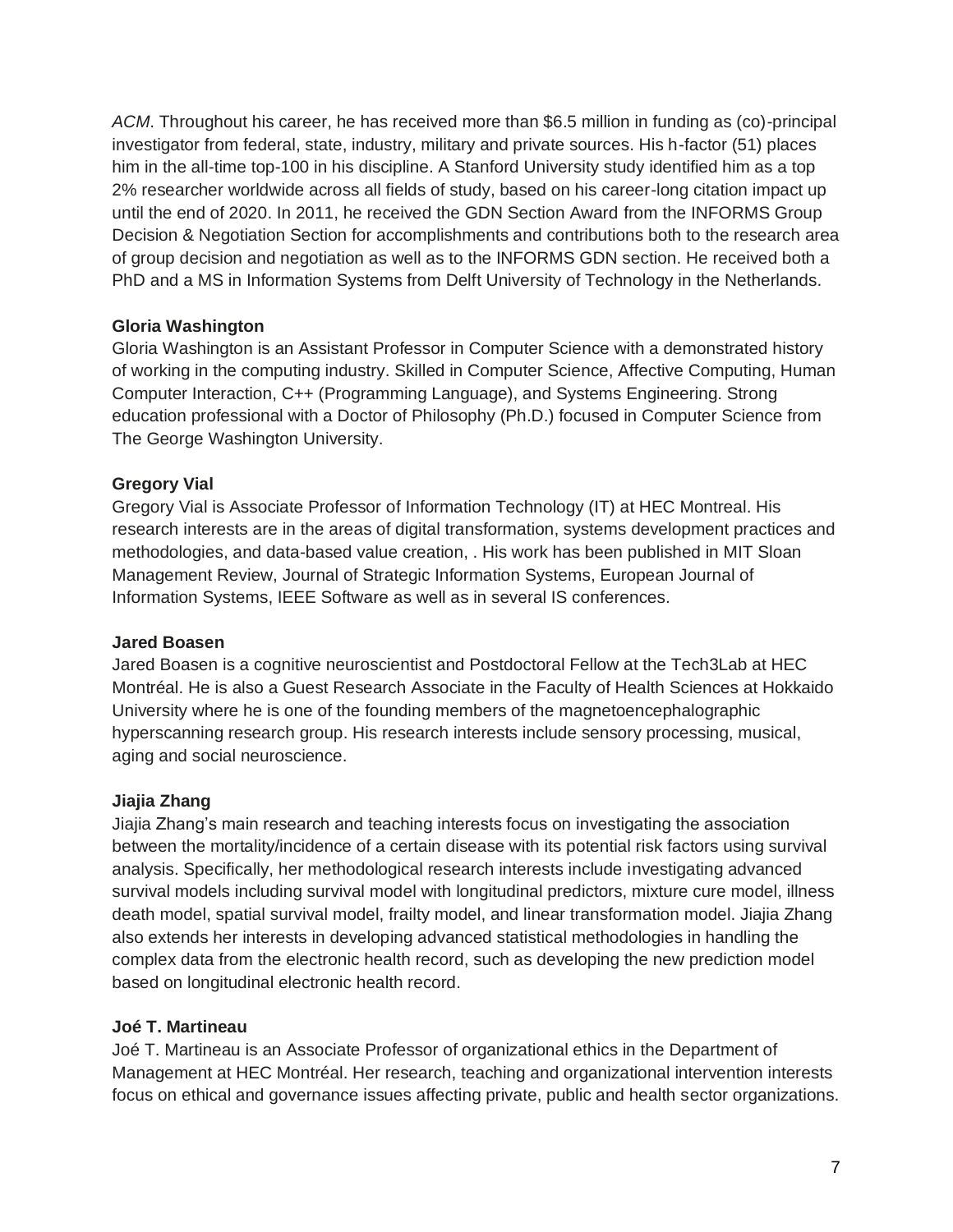Her work has led her to reflect on the composition and effectiveness of ethics programs and the diversity of ethics management practices in organizations, on the various factors that influence the ethical reflection and behavior of organizational actors, and on the ethical issues related to the digital transition and the development and deployment of artificial intelligence in organizations. She is an associate member of the Pragmatic Health Ethics Research Unit at the Montreal Clinical Research Institute (IRCM), a regular member of the Institute of Applied Ethics (IDEA), Laval University, and a regular member of the International Observatory on the Societal Impacts of AI and Digital Technology (OBVIA).

#### **Juan Fernández-Shaw**

Juan Fernández-Shaw is a bachelor's in business administration graduate from IE University. Currently in Canada, he is studying a M.Sc. in User Experience at HEC Montréal and researching multi-device/omnichannel customer experiences at the Tech3Lab. With more than three years of experience in the technology and customer service industry, he has helped companies of all sectors connect with their customers in innovative and integrated ways. His main research interests are: innovations in B2C communication, physiological data collection on interactions over multiple devices and the impact of AI-based systems on user acceptance and continuance.

# **Kacey Y. Eichelberger**

Kacey Eichelberger, MD currently serves as Chair of the Department of Obstetrics and Gynecology at the University of South Carolina School of Medicine Greenville/Prisma Health-Upstate, as well as a practicing physician in the Division of Maternal-Fetal Medicine. After receiving a Bachelors of Arts in Social Justice and Community Activism from Duke University, Dr Eichelberger completed medical school at the Medical University of South Carolina, followed by a residency in Obstetrics and Gynecology and fellowship in Maternal Fetal Medicine at the University of North Carolina Chapel Hill. She is board certified in both fields by the American Board of Obstetrics and Gynecology. Clinically, Dr Eichelberger practices the full scope of Maternal-Fetal Medicine, including prenatal diagnosis, maternal consultation, and the management of medically complex pregnancies. She has a particular interest in substance use disorders, health equity, and care of LGBTQIA+ families. In addition to her current clinical and advocacy work, she also serves as the site Principal Investigator for the NICHD's Maternal-Fetal Medicine Unit (MFMU) Network at Prisma Health and Medical Director of the Magdalene Clinic, a comprehensive trauma-informed prenatal and addiction care clinic for women with substance use disorder (SUD).

# **Laurène Del-Aguila**

Laurène Del Aguila is a Master's candidate in User Experience at HEC Montréal. She holds a bachelor's degree in Marketing and IT at HEC Montréal. Her current research interest is regarding Mobile Multitasking while Walking.

# **Mario Passalacqua**

Mario Passalacqua is a Ph.D. candidate in industrial engineering at École de Polytechnique de Montréal. He holds a master's degree in User Experience from HEC Montréal and a bachelor's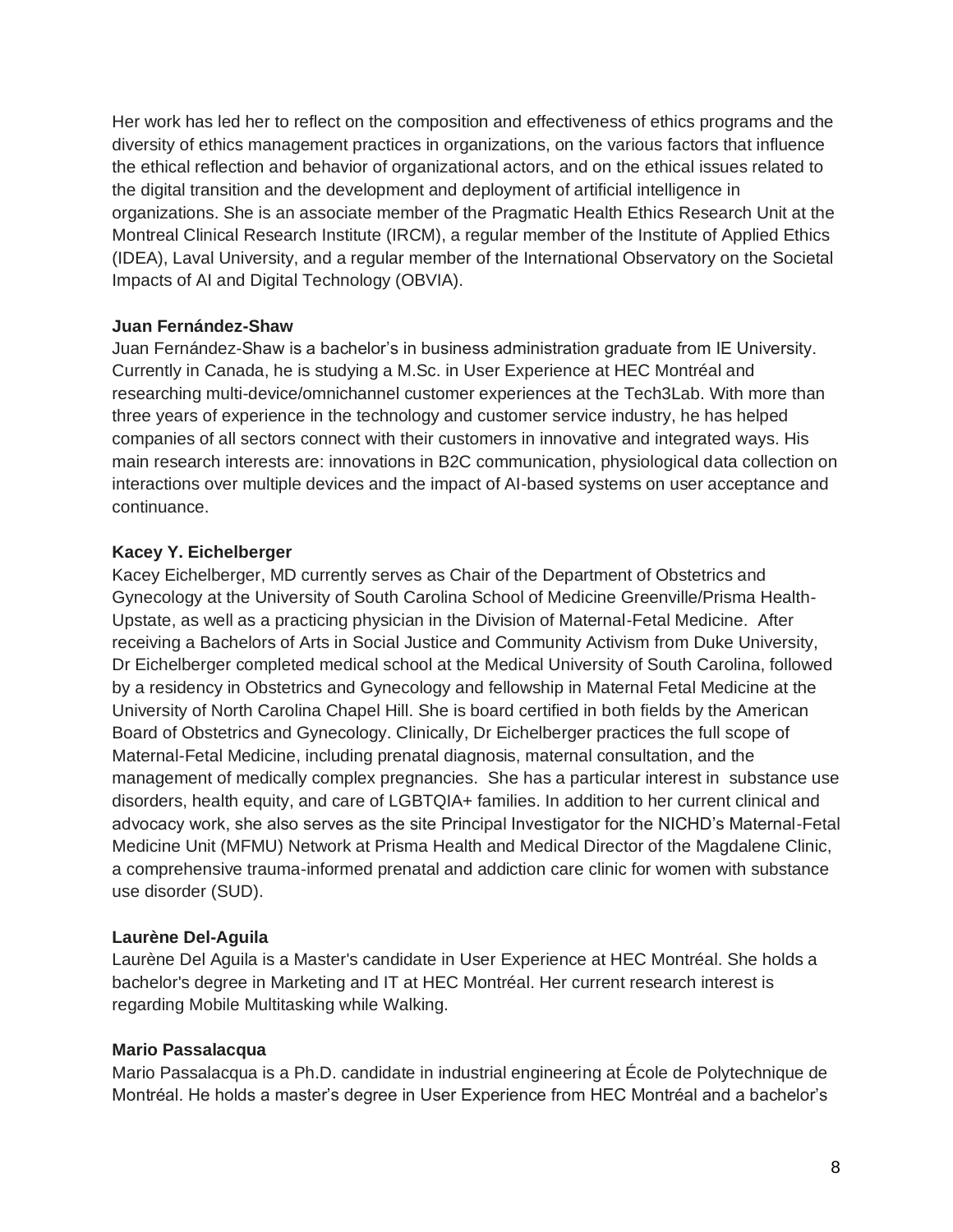degree in Psychology from McGill University. Broadly speaking, his research examines humancomputer interaction in an industrial context, with a particular focus on Industry 4.0 and 5.0.

#### **Marion Korosec-Serfaty**

Marion Korosec-Serfaty is a PhD student in Information Technologies at Tech3Lab, HEC Montreal and a Research and Graduate Teaching Assistant. Her research focuses on technostress and digital financial services. She has +15 years experience as digital marketing account director for mainstreams companies such as Accenture. She also holds a M.Sc. in International Management, with specialization in organizational socio-anthropology from HEC Montreal.

#### **Marie Louise Radanielina-Hita**

Marie Louise Radanielina-Hita is a lecturer and researcher at HEC Montréal in the department of Marketing. Dr Radanielina-Hita's research interests include adverstising, social media marketing, intercultural communication and media and youth. Her work has been published in leading journals such as the Journal of the Academy of Marketing Science, Journal of Business Ethics and Journal of Intercultural Communication Research.

#### **Mikel Ngueajio**

Mikel Ngueajio is a Research Assistant at the Affective Biometrics Lab. Her research interest includes Machine learning applications to Business and finance, Data science, Natural Language processing, Aerial Image detection, Affective Computing.

# **Nguyen Nguyen**

Nguyen Nguyen is a PhD candidate at HEC Montréal in the department of Marketing, Omer DeSerres Chair of Retailing and Tech3Lab at the same institution. Her research interests include AI adoption and usage, service failure and recovery and parasocial relationship in various consumption contexts. She is also interested in employing biological measures in online consumer behaviors and consumer neurosciences.

#### **Nicolas Saunier**

Nicolas Saunier is a Full Professor at Polytechnique Montreal in the Department of Civil, Geological and Mining Engineering. His main fields of interests include intelligent transportation, road safety, and data science for transportation (data collection, storage, processing, analysis (machine learning), and visualization).

# **Peiyin Hung**

Peiyin Hung's primary research interests include rural health disparity, quality of care, spatial access to health services, and women's health. Her research focuses on geographic disparities in hospital services and quality of health care in the national, state, and institutional levels (e.g. hospital, nursing home, etc.). Peiyin Hung specializes in quantitative methods for health services research, using surveys and administrative data, along with econometrics to understand the effects of organizational structure, clinical, and policy intervention.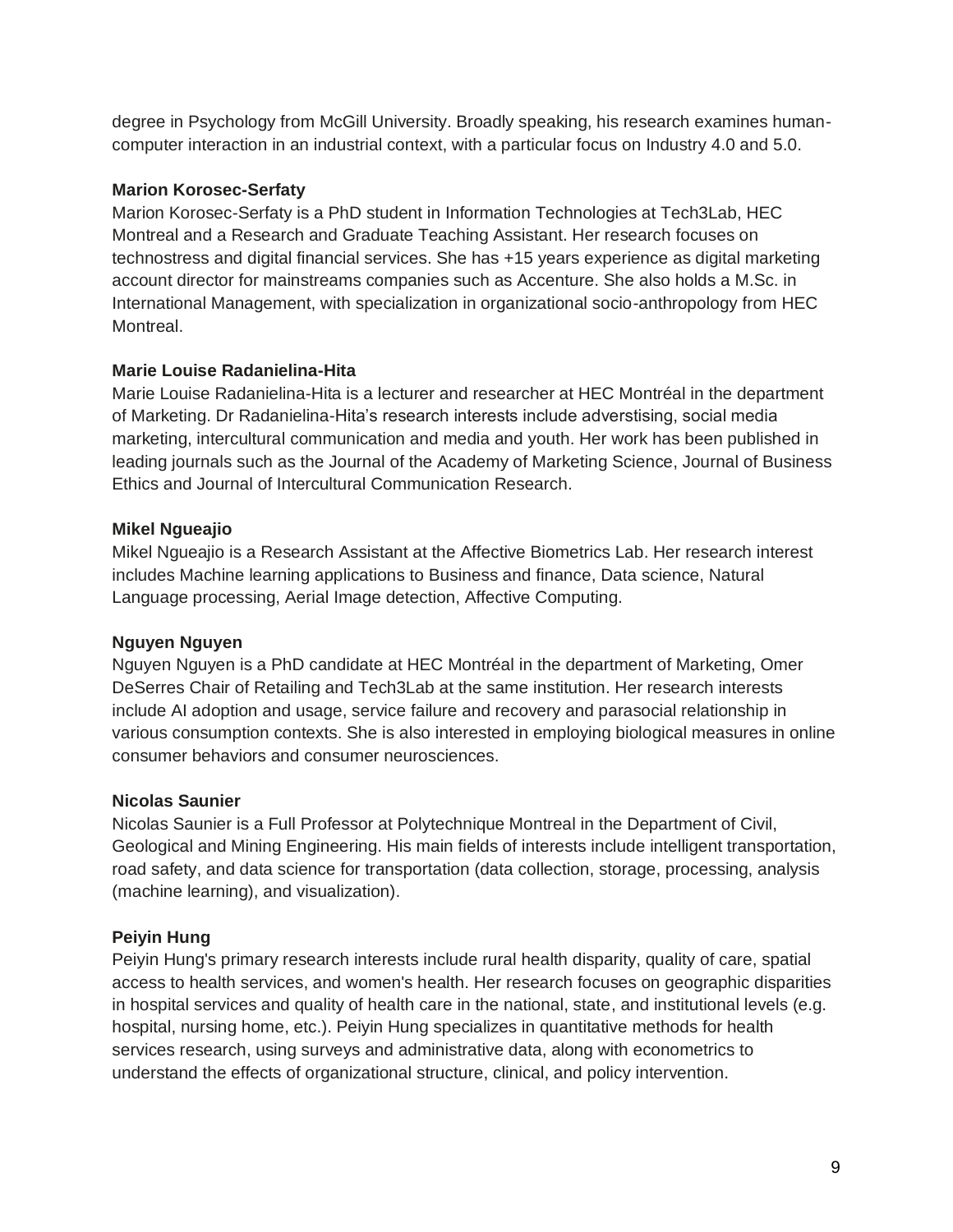#### **Philippe Doyon-Poulin**

Philippe Doyon-Poulin is an Assistant Professor in the Department of Mathematics and Industrial Engineering at Polytechnique Montreal. He holds a PhD in Industrial Engineering. His research focuses on human interactivity and decision-making with automated systems in aviation and health care.

#### **Phyllis Raynor**

Phyllis Raynor is a nationally certified psychiatric mental health and Addictions Advanced Practice Registered Nurse and has completed my PhD in Nursing at the Medical University of South Carolina in Charleston, SC. He has a strong desire to become a public health nurse scientist focusing on research, prevention, public advocacy, and health promotion initiatives for low-income minority families affected by substance use disorders (SUD).

Ultimately, improvements in the health of these families come from long-term recovery. His dissertation research is focused on the development of self-care interventions for parents recovering from SUD with an ultimate goal of improving their long-term recovery outcomes and the health outcomes of their children.

#### **Pierre-Majorique Léger**

Professor Pierre-Majorique Léger is a professor at HEC Montréal and holds the NSERC-Prompt Industrial Research Chair in User Experience. He holds a Ph.D. in Industrial Engineering from École Polytechnique de Montréal. His research aims to improve the user experience (UX) experienced when learning or using information technology (IT), by mobilizing the massive biophysiological data generated during an interaction in order to qualify the user's emotion and cognition.

#### **Quintin McGrath**

Quintin McGrath is an Electronic Engineer by profession, holding an MS Degree in Engineering from the University of Cape Town. He also has a Business Leadership MBA from the University of South Africa and a MA from Wheaton College in Chicago. In 2001, he moved with Deloitte to the US as a key member of the Global CIO's leadership team. He continues to serve on Deloitte's Global Technology Executive team. He is the Former Global Senior Managing Director, Technology Management & Enablement, Global Shared Technology Services, Business Solutions at Deloitte (Retired). He spent 8 years leading the Global Application Development team. In 2015, he initiated the transition of Deloitte to becoming a shared services-based organization and now leads a global group that covers a range of IT disciplines to provide frameworks, tools, and capabilities to enable a more agile and responsive global IT team. As a proponent of life-long learning, he is currently pursuing a Doctor of Business Administration from the University of South Florida with a focus on ethics and AI. Quintin McGrath is a driver of global-scale business growth and transformation with a focus on ethics, risk management, sustainability (environmental, social, and economic) and emerging technologies.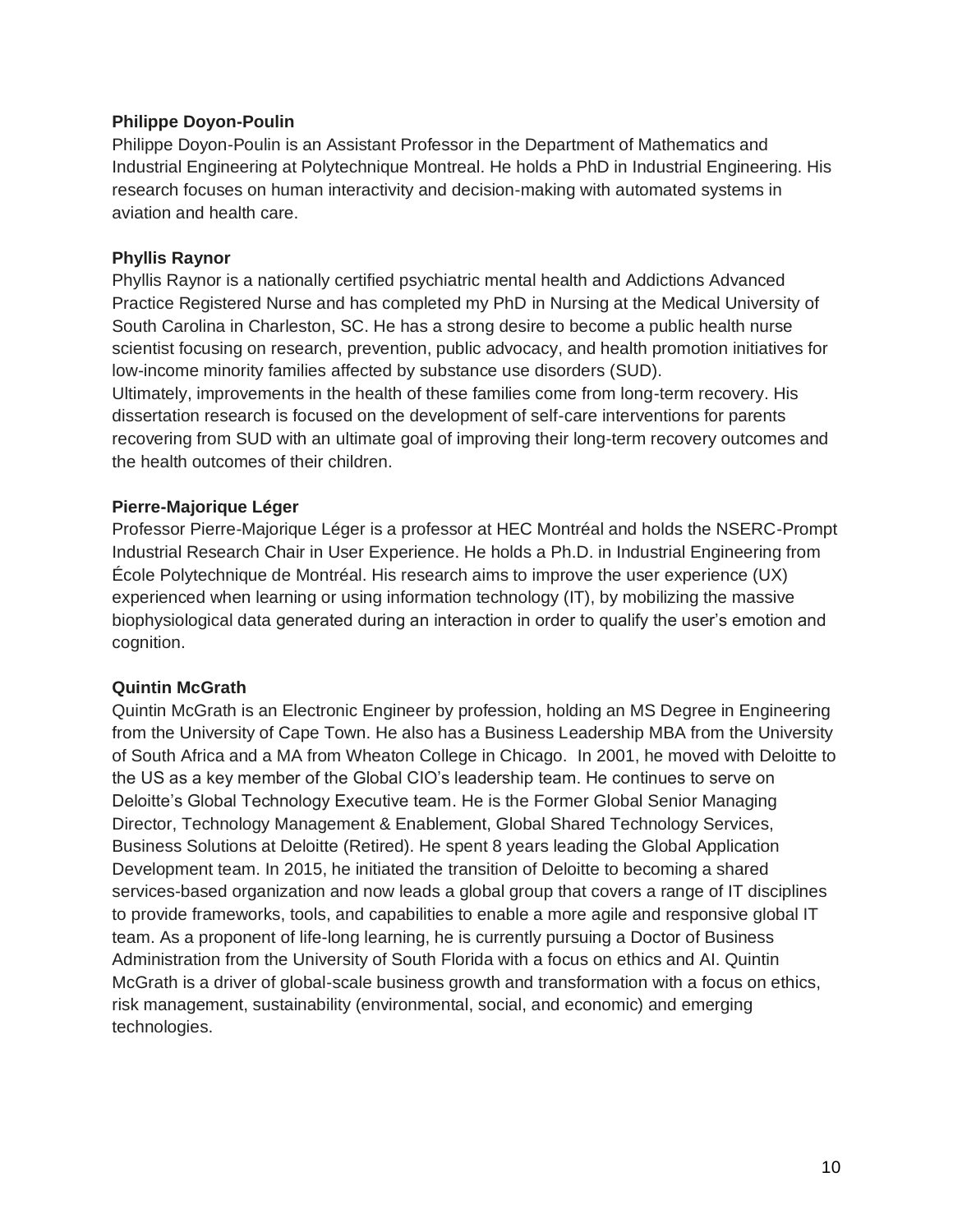#### **Ruxandra Monica Luca**

Ruxandra Luca is an Assistant Professor in Marketing at HEC Montréal. She has an MSc in psychology from University of Toronto and a PhD in marketing from Imperial College London. Her research interests include digital marketing, consumer behaviour, and visual attention.

#### **Robert Pellerin**

Robert Pellerin is Full Professor in the Department of Mathematics and Industrial Engineering at Polytechnique Montreal. He holds degrees in engineering management (B.Eng.) and industrial engineering (Ph.D.). His research interests include project management and enterprise system implementation. He is the current chairman of the Jarislowsky/SNC-Lavalin Research Chair and he is a member of the CIRRELT and IVADO research groups.

# **Ryad Titah**

Ryad Titah is an Associate Professor of Information Systems at HEC Montréal. His main research interests are in information technology acceptance, use and impact in both public and private organizations. His research focuses on issues related to e-government, and digital cities. His work has been published in journals such as Computers in Human Behavior, Information Systems Research, Information Technology and People, International Journal of Electronic Government Research, Journal of Management Information Systems, the Journal of the Association for Information Systems and MIS Quarterly.

#### **Serdar Tunçer**

Serdar Tuncer holds a Ph.D. in Communications and Public Relations from the University of Istanbul. He is currently pursuing a master's degree in Human-Computer Interaction at Carleton University under the supervision of Professor Alex Ramirez. Additionally, he is a Research Assistant for the Imagining Canada's Digital Twin (ICDT) project. Tuncer's current work consists of two fields and the interconnectivity between them: Decision-making for complex systems and Misinformation and Trust in Artificial Intelligence.

# **Shan Qiao**

Shan Qiao's academic training is in sociology, anthropology and public health and her research projects use both quantitative and qualitative methodologies. Her interests are in HIV prevention and treatment in the context of global health, as well as women living with HIV/AIDS in South Carolina.

# **Shuichi Fukuda**

Shuichi Fukuda received the B.S., M.S., and Ph.D. degrees in mechanical engineering from the University of Tokyo, Tokyo, Japan, in 1967, 1969, and 1972, respectively.,He worked as Associate Professor at the Welding Research Institute, Osaka University, Osaka, Japan, from 1976 to 1991, and, concurrently, as Associate Professor at the Institute of Industrial Science, University of Tokyo, Tokyo, Japan, from 1989 to 1991. He was Chairman of the Design and Systems Division, Japan Society of Mechanical Engineering (JSME), from 1992 to 1993. He was Visiting Professor at Stanford University, Stanford, CA, and Osaka University, Osaka, Japan, concurrently, in 1998. He is currently Dean of Engineering and Professor, Tokyo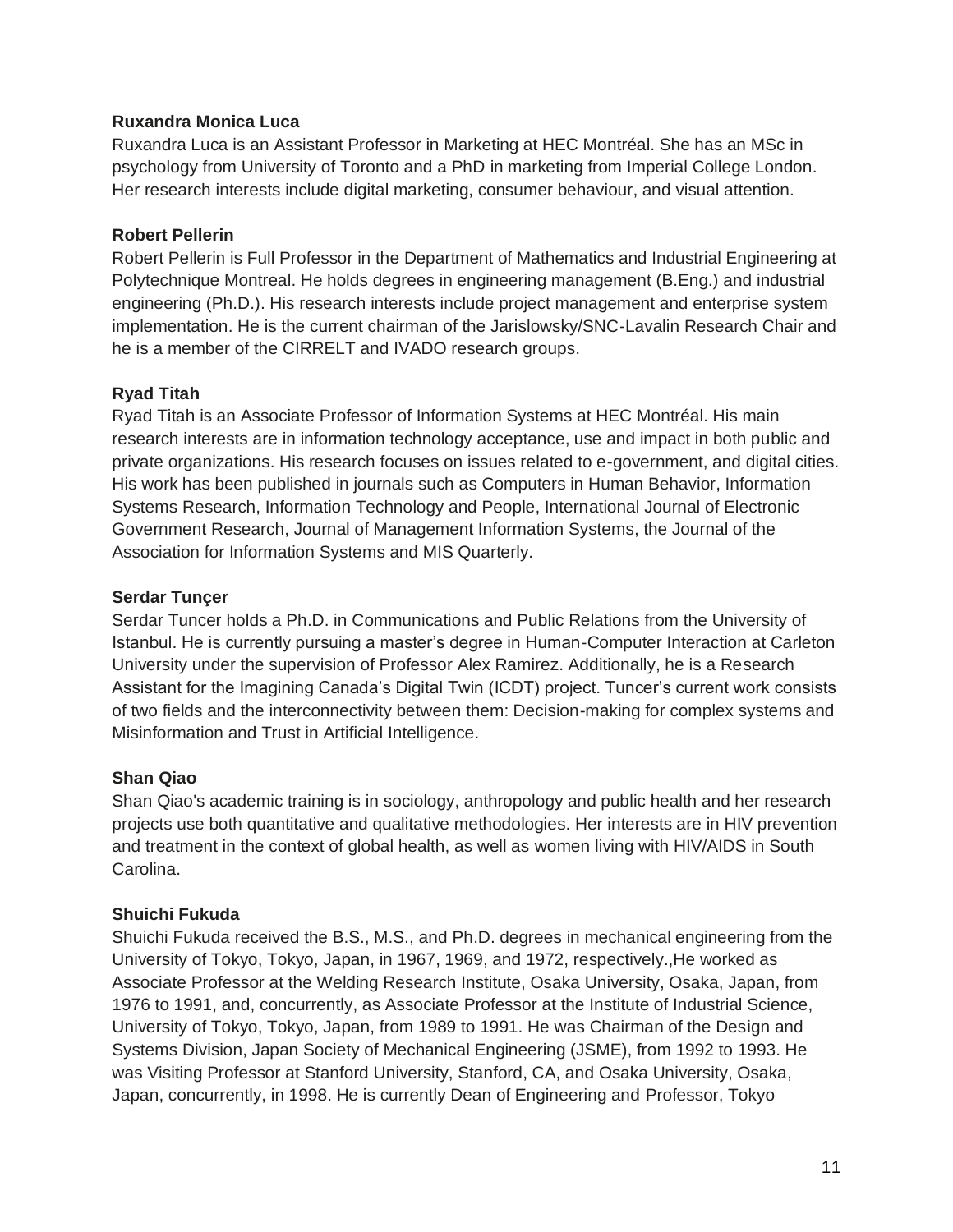Metropolitan Institute of Technology, Tokyo, Japan.,Dr. Fukuda was Chair of the Japan chapter of the American Society of Mechanical Engineers (ASME) from 1996 to 1998 and Chairman of the Japan chapter of the IEEE Reliability Society from 1999 to 2000.

# **Sylvain Sénécal**

Sylvain Senecal is Professor of Marketing, RBC Financial Group E-commerce Chair, and Tech3Lab Co-director at HEC Montreal. His research interests are related to consumer marketing on the Internet (decision-making, social influence, personalization, web site evaluation, clickstream analysis) and consumer neuroscience. His work has been presented at several international conferences (e.g., Australia, Canada, Finland, United States) and published in marketing and ecommerce scientific journals such as the Journal of Retailing and the International Journal of Electronic Commerce.

# **Thomas Eskridge**

Tom Eskridge is an Associate Professor at the Florida Institute of Technology. Tom has been working to develop tools and techniques to support the capture, organization, and retrieval of knowledge. This work has led to the development of the CmapTools Ontology Editor (COE) for visualizing, browsing, and editing human-understandable ontologies, and several other extensions to CmapTools used during knowledge elicitation and subsequent knowledge management. His work on ontology development has enabled current efforts in representing and reasoning about various aspects of cybersecurity and multi-agents systems, and in developing systems for policy representation, reasoning, learning, and application in multi-agent systems. Tom Eskridge has also been very involved in performance-oriented information visualization, where the user interface is used to amplify the performance of the system operator. The aircraft cockpit system OZ is a prime example of this work. His other research interests and experience include models of knowledge capture and representation, human analogical reasoning, machine learning, classification, knowledge discovery and data mining, situated cognition, software, and real-world agents and foundational issues in artificial intelligence, cognitive science, and philosophy. His Ph.D. was in Philosophy with an emphasis on artificial intelligence and cognitive science from Binghamton University, and he holds an M.S. and B.S. in Computer Science from Southern Illinois University.

# **Troy Weekes**

Troy Weekes's research focuses on the human-centered design and development of cognitive augmentation technologies that enhance knowledge work. Barbados' national expert for mobile innovation under the World Summit Awards, Troy has been board-certified as an associate human factors professional. Recently, he has gained experience in consulting and working with creatives, engineers, executives, and regulators involved in the design of applications, user interfaces, and user experiences.

# **Xiaoming Li**

Xiaoming Li focuses on the development of compiler and code generation techniques. The main objective is to make programs run faster, perform more reliably, and use resources more efficiently on current and future computing architectures. Compiling and code generating can be